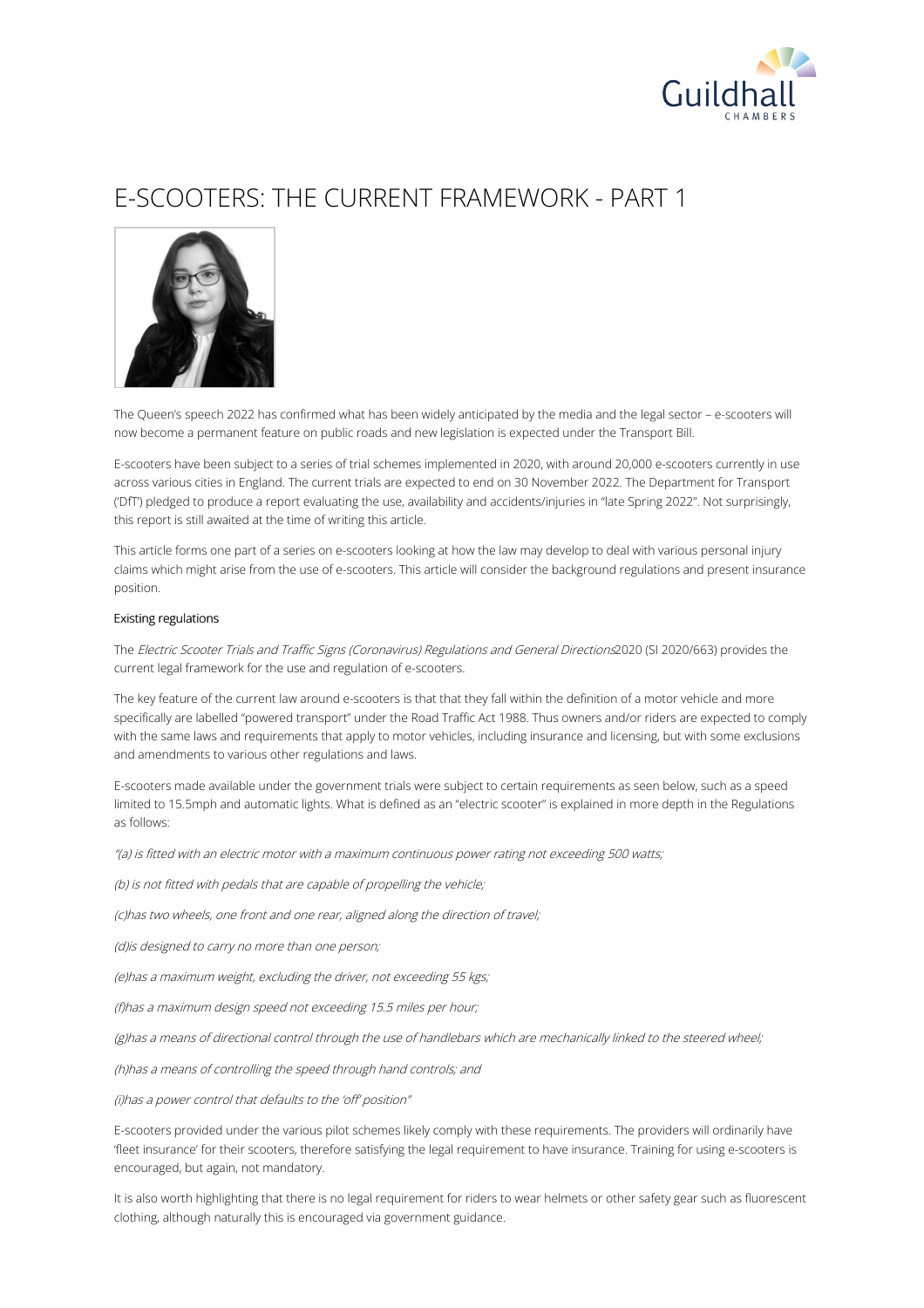As to where e-scooters should be used, it is important to note that in general "powered transporters" should not be used on the pavement, as to do so would be in breach of section 72 of the Highway Act 1835, thus constituting an offence. Nor are they permitted for use on cycle tracks, cycle lanes or bridleway ways. However, as part of the trials, e-scooters are permitted to use the same road space as cycles and other electrically assisted pedal cycles (EAPCs), thus allowing e-scooters to be used in cycle lanes and tracks. It is for local authorities to ensure that traffic regulation orders sufficiently allow for e-scooter use. It should go without saying that e-scooters are not permitted on motorway.

It is perhaps concerning that there remains no mention of e-scooters in the Highway Code and there is no real consideration as to the interplay between e-scooter riders and other road users, including more vulnerable road users. However, it is evident that the Highway Code remains a useful and important tool in assessing the liability of riders in civil claims.

#### Private e-scooters

E-scooters that are privately owned are not legally permitted on public roads and are confined to use on private land. This is expected to change with the more recent government announcement, and it is expected that all e-scooters sold will have to meet certain requirements including speed restrictions and lighting in a bid to crack down on scooters which do not meet regulatory standards. Latest statistics from the DfT indicate that there are around 750,000 private e-scooters owned in England.

Private e-scooters (i.e. those not part of the pilot schemes) can only be used on private land with the permission of the landowner and not on public roads, cycle lanes or pavements. If caught, riders may face legal sanction including fines and penalty points. We are now beginning to see test cases play through the courts. One such example is of a private e-scooter rider who was injured in a collision with a bus on a busy London road. It is argued in that case that, despite the fact he was travelling on the road illegally, the rider should be no less protected in his right to obtain compensation than an uninsured cyclist. The obvious question is whether the illegal use of the e-scooter will give rise to a successful defence of ex turpi causa or if it is more appropriately dealt with by a reduction for contributory negligence.

A key question for the court will be whetherex turpi can or will be made out in circumstances where the claimant's illegality had no connection with the alleged negligence of the defendant. When considering the decisions of the courts in cases such as Clark v Farley & MIB [2018] and Kyriancou v Finch [2021] it would seem perverse if the courts adopted a more robust approach in cases where the mere fact the e-scooter was being ridden illegally, and not necessarily dangerously or negligently, bears no connection to the defendant's negligence.

There is a clear but not entirely rational distinction drawn between those which are illegally used on roads in the form of private e-scooters and those that are legalised through the medium of rental e-scooters which are part of the DfT's approved trials.

#### Insurance position

The starting point is whether there is a policy of insurance in place, riders may find themselves insured as part and parcel of the cost of hiring an e-scooter, others may obtain this directly. Many of the companies that offer e-scooters as part of the approved trials have fleet insurance which will, in all likelihood, cover liability to third parties for bodily injury or damage to property. The general position is that the insurance will cover the e-scooter throughout the duration of hire and therefore is not necessarily restricted to when the e-scooter in being ridden. In straightforward cases, where the e-scooter rider is insured and/or the identity of the rider is known then it is often the insurer and/or rider who should be pursued.

In cases where an individual has sustained injury from being hit by an e-scooter and the rider does not have insurance these have historically been covered by the Motor Insurers' Bureau ('MIB'). This is particularly relevant when considering privately used e-scooters. It is helpful to consider the statement made by the Motor Insurer Bureau in 2020, "The government's failure to implement relevant EU laws since 2014 has left the MIB bearing the costs for compensating victims who are hit by e-scooters."

The MIB made clear that legalising e-scooters beyond the trials should come with a requirement of compulsory insurance. The MIB in this statement is referring to the EU decision of Vnuk v Zavarovalnica Triglav(2014) which resulted in a clash between domestic law and the interpretation of Article 3(1) of the Council Directive (EEC) 72/166 as to what is meant by the term "use of vehicles". This decision undoubtedly resulted in a dramatic expansion of circumstances in which the MIB may be liable to compensate. On a more general note, it is understood the government finally expressed the intention, in 2021, to remove the effect of Vnuk from domestic law, which may in turn reduce the number of claims which can be directed to the MIB, including for e-scooters.

At present, the MIB remains in some circumstances responsible for claims involving the illegal use of e-scooters on roads and public places and uninsured use on private land.

## Where are we now?

The e-scooter trials remain in place until later this year, by which time it is expected that new, or additional legislation will be in implemented, regulating the use of e-scooters, setting out mandatory specifications for e-scooters for sale, and confirming the insurance position.

The Department for Transport is acutely aware of, and is closely monitoring the number of reported injuries, and accidents from the use of e-scooters. It is expected this will play a heavy role in setting out future regulations for riders and scooters.